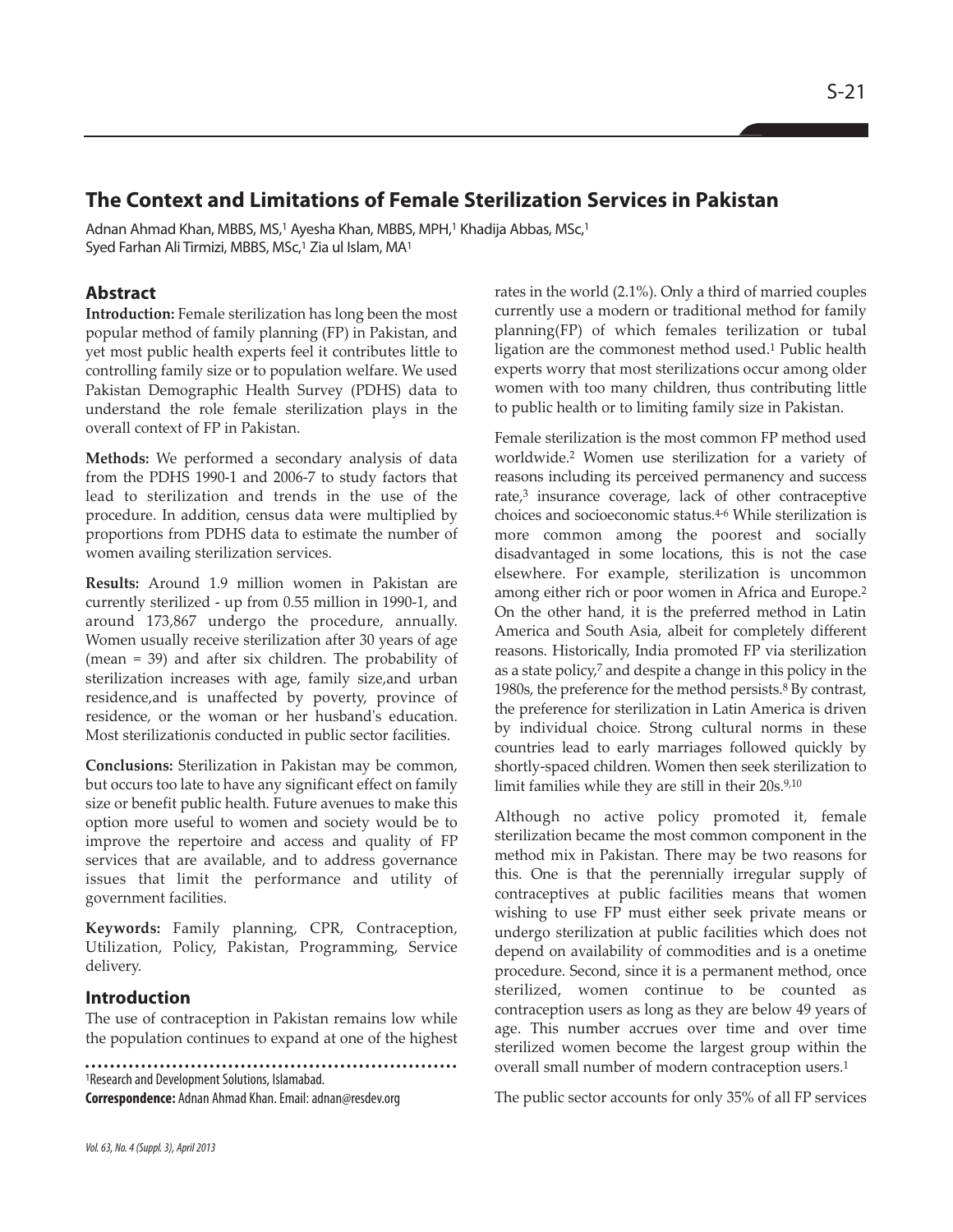in Pakistan.<sup>11</sup> One caveat is that government services are the main source of female sterilization and for FP services for those in the poorest quintile, and therefore may be viewed as a means of social protection.<sup>12</sup> Until recently, both the ministries of health and population welfare and their provincial counterpart departments provided a complementary array of FP services from a network of nearly 15,000 health and family welfare facilities. These ministries were abolished in 2011 and their functions were devolved to provincial health and population welfare departments. This devolution presents a rare opportunity to review factors that have limited the scale of public sector FP services and institute reforms to enhance access to FP in the country.

We present an analysis of data from the Pakistan Demographic Health Surveys (PDHS) of 1990-1 and 2006-7 to compare trends and describe the current context and role of female sterilization in FP in Pakistan. Our aim is to study the determinants of sterilization and find gaps in services to provide actionable information to policymakers who are restructuring health and population welfare departments after devolution, and donors who are supporting both the public and private sectors.

# **Methods**

Both the 1990-1 and 2006-7 PDHS were conducted by Measure DHS and Pakistan's National Institute of Population Studies (NIPS) using standard DHS methodology which is well-documented.1,13 We performed a secondary analysis of data publicly available from Measure DHS's website. There are separate databases for both the 1990-1 and 2006-7 surveys.

Data were analyzed using SPSS 13.0® and Microsoft Excel®. Simple cross tabulations, means, and frequency were drawn from each of the databases for key indicators (Tables-1-4). The chi-square test and T-test were applied to compare results from 1990-1 and 2006-7 using Microsoft Excel. We also multiplied specific proportions from the data (e.g. the prevalence of sterilization) by the population figures from the Pakistan Census Organization for that year to determine the actual number of women depicted by that indicator. For example, if eight percent of all married women of reproductive age (MWRA) reported being sterilized in the PDHS 2006-7, this proportion would be multiplied by the total number of MWRA in the country at the time (23,582,784 women) to arrive at 1,933,784 women in Pakistan who would be sterilized in Pakistan in 2006-7. The added value of this analysis is that it provides policy and programme decision makers with actual numbers of women that avail any service, which is a more relevant

Table-1: Comparison of trends between PDHS 1990-1 and 2006-7.

|                                            | 1990-1     | 2006-7     | % Change | P       |
|--------------------------------------------|------------|------------|----------|---------|
|                                            |            |            |          |         |
| Mean age at sterilization                  | $38 + 6.3$ | $39 + 6.1$ | 3%       | < 0.001 |
| Total number of sterilized women           | 549,352    | 1,933,784  | 252%     | < 0.001 |
| Number of sterilizations in past 12 months | 76,909     | 173,867    | 126%     | < 0.001 |
| Among all MWRA                             | 4%         | 8%         | 100%     | < 0.001 |
| Among all contraception users              | 30%        | 28%        | $-7%$    | < 0.001 |
| Among modern methods                       | 40%        | 38%        | $-5%$    | < 0.001 |
| Among rural women (percent)                | 2%         | 7%         | 274%     | < 0.001 |
| Among rural women (actual numbers)         | 201,523    | 1,121,720  | 82%      | < 0.001 |
| Among urban women (percent)                | 7%         | 10%        | 39%      | < 0.001 |
| Among urban women (actual numbers)         | 379,209    | 832.896    | 54%      | < 0.001 |

Table-2: Comparison of sterilized and non-sterilized women.

|                              | <b>Not sterilized</b> | <b>Sterilized</b> | % Difference | p       |
|------------------------------|-----------------------|-------------------|--------------|---------|
|                              |                       |                   |              |         |
| Mean age (years)             | $32 + 8.6$            | 39±6.1            | 22%          | < 0.001 |
| Age at first birth           | $21 + 4$              | $20 + 3.6$        | $-5%$        | < 0.001 |
| Self perceived ideal number  |                       |                   |              |         |
| of children                  | $3.9 \pm 1.3$         | $4 + 1.3$         | 2%           | 0.253   |
| Total children ever born     | $3.7 + 2.8$           | $6+2.2$           | 62%          | < 0.001 |
| Sons                         | $1.7 + 1.5$           | $2.9 + 1.4$       | 71%          | < 0.001 |
| <b>Daughters</b>             | $1.6 + 1.6$           | $2.5 \pm 1.6$     | 56%          | < 0.001 |
| Children that have died      | $0.4 + .85$           | $0.6 + 1$         | 50%          | < 0.001 |
| Live in a rural area         | 33%                   | 41%               | 24%          | < 0.001 |
| Woman's education in years   | $3.9 + 1.4$           | $3.8 + 1.4$       | $-3%$        | 0.155   |
| Husband's education in years | $4.3 + 5.8$           | $4.5 + 6.4$       | $-8%$        | 0.002   |
| Wealth quintile              |                       |                   |              |         |
| Poorest                      | 20%                   | 17%               | $-15%$       | 0.044   |
| Poorer                       | 20%                   | 15%               | $-25%$       | < 0.001 |
| Middle                       | 19%                   | 20%               | 5%           | 0.816   |
| Richer                       | 20%                   | 24%               | 20%          | 0.004   |
| Richest                      | 20%                   | 25%               | 25%          | 0.005   |

Table-3: Distribution of female sterilization by province and location.

| <b>Province</b>    | <b>Location</b> | % that are sterilized |
|--------------------|-----------------|-----------------------|
|                    |                 |                       |
| All Pakistan       | Total           | 8                     |
|                    | Urban           | 10                    |
|                    | Rural           | 7                     |
| Punjab             | Total           | 9                     |
|                    | Rural           | 8                     |
|                    | Urban           | 9                     |
| Sindh              | Total           | 9                     |
|                    | Rural           | 6                     |
|                    | Urban           | 11                    |
| Khyber Pakhtunkhwa | Total           | 3                     |
|                    | Rural           | 3                     |
|                    | Urban           | 6                     |
| <b>Baluchistan</b> | Total           | 4                     |
|                    | Rural           | 4                     |
|                    | Urban           | 6                     |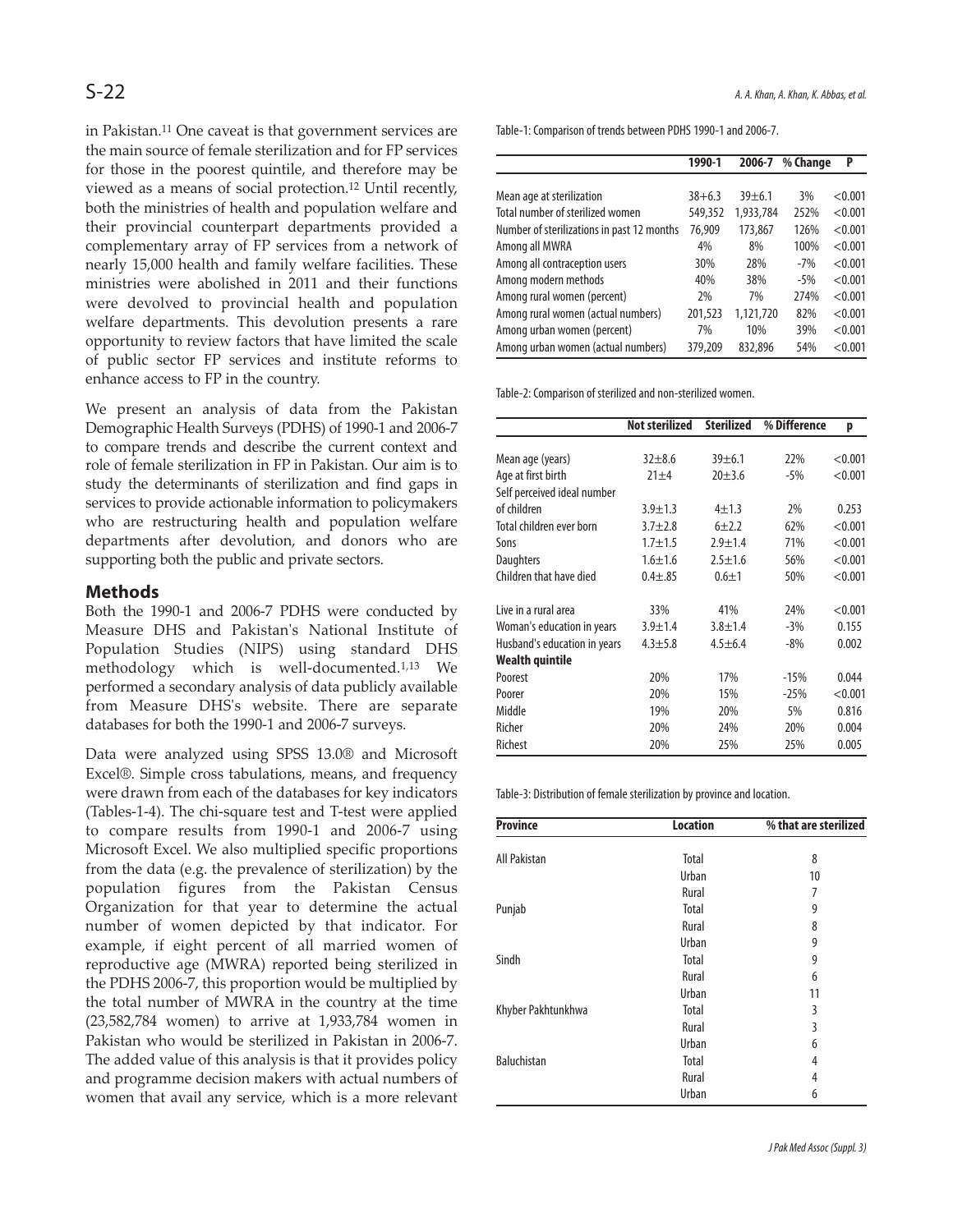Table-4: Venues for female sterilization.

|                                       | Punjab | <b>Sindh</b> | <b>NWFP</b> | <b>Baluchistan</b> | <b>Total</b> | <b>Actual</b> |
|---------------------------------------|--------|--------------|-------------|--------------------|--------------|---------------|
|                                       | %      | $\%$         | %           | $\frac{0}{0}$      | %            |               |
|                                       |        |              |             |                    |              |               |
| Any public                            | 73     | 72           | 86          | 58                 | 73           | 126,694       |
| Government hospital/RHSC <sup>1</sup> | 67     | 68           | 82          | 58                 | 68           | 118,382       |
| Rural health centre/MCH <sup>2</sup>  |        |              |             |                    |              | 4,268         |
| Mobile service camp                   |        |              |             |                    |              | 1,572         |
| <b>LHWs</b>                           |        | $<$ 1        |             |                    | $\leq$ 1     | 674           |
| Lady HealthVisitor                    |        |              |             |                    |              | 1,348         |
| <b>Basic health unit</b>              |        |              |             |                    | <1           | 449           |
| Other public                          |        |              |             |                    |              |               |
| Any private                           | 26     | 28           | 14          | 37                 | 26           | 45,152        |
| Private/NGO hospital/clinic           | 23     | 25           | 14          | 21                 | 23           | 39,985        |
| Private doctor                        |        |              |             | 16                 |              | 5,167         |
| Don't know                            |        |              |             |                    |              | 2,022         |
| Total (across provinces)              | 65     | 27           | 6           |                    | 100          | 173,867       |

<sup>1</sup>RHSC: Reproductive Health Services Centre.

2MCH: Maternal and Child Health Services Centre.

statistic for planning interventions and developing budgets, than simple percentages. Finally, predictors of receiving sterilization and for doing so in the public sector, were assessed using multiple logistic regressions.

#### **Results**

Female sterilization in Pakistan accounts for 38% of all modern methods and approximately eight percent of all MWRA are sterilized. This proportional contribution to all modern methods is consistent with the world average<sup>2</sup> and has remained largely unchanged since 1990-1. This proportion of 38% of all FP users — unchanged from 1990-1 — translates into approximately 1.9 million women between the ages of 15 and 49 being sterilized in 2006-7, representing a substantial increase from approximately 550,000 women having sterilization in 1990-1. By 2006-7, approximately 173,000 women were undergoing sterilization annually, which was a considerable increase from 77,000 in 1990-1. The use of sterilization increased far more in rural than in urban locations, which is consistent with the overall FP trend in Pakistan<sup>13</sup> (Table-1).

Sterilizations are virtually non-existent among women with one or fewer children and those below the age of 23.The incidence of sterilization increases steadily after age 30 and reaches a plateau around age 40. Sterilized women are considerably older (39 vs. 32 years, p<0.001) than unsterilized women. The educational characteristics of these women and their husbands are similar to those of unsterilized women and their husbands. Although their concept of an ideal family size was similar (4.1 vs. 4.2, p= 0.253), sterilized women have nearly twice as Table-5: Multiple regression analysis of predictors of female sterilization.

|                                           | AOR  | Lower | <b>Upper</b> |
|-------------------------------------------|------|-------|--------------|
|                                           |      |       |              |
| Age                                       | 1.20 | 1.09  | 1.15         |
| Age at first birth                        | 0.90 | 0.86  | 0.94         |
| Total children ever born                  | 1.21 | 1.11  | 1.33         |
| <b>Heard of FP on radio in last month</b> |      |       |              |
| No                                        | 1.00 |       |              |
| Yes                                       | 1.73 | 1.18  | 2.54         |
| Area of residence                         |      |       |              |
| Rural                                     | 1.00 |       |              |
| Urban                                     | 1.42 | 1.01  | 1.98         |

Factors that were not significant: Husband lives in house, no. of other wives, woman's highest year of education, husband's highest year of education, province of residence, wealth Index - wealthy vs. poor, wealth index -poorest, children that have died, heard FP messages on TV last months.

many children than unsterilized women (6 vs. 3.7, p<0.001) (Table-1). Thus, the procedure contributes little to limiting family size. It is noteworthy that women who undergo sterilization have more children at any age than those who are no sterilized (Figure-1).They begin having children a year before unsterilized women and are twice as likely to have had a child die. Sterilizations are far more common in rural locations and in Punjab province (Table-3). This is consistent with the population distribution of the country.

We calculated the total number of women who received the procedure in a given year as only 14% of all sterilized women in 1990-1 and nine percent in 2006-7 had undergone the procedure in the past 12 months. It appears that only around 76,909 women had received the procedure in the year prior to the 1990-1 survey and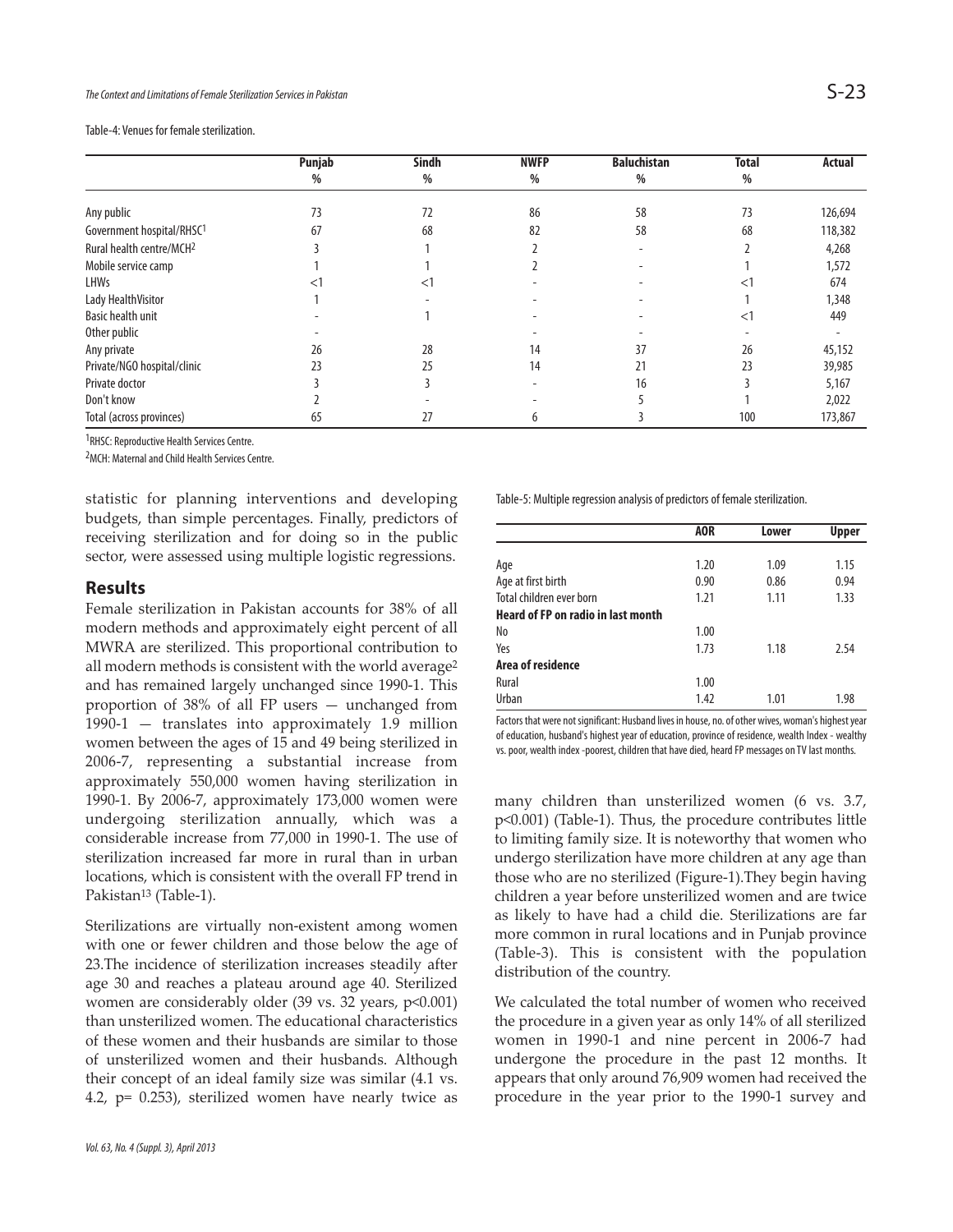

151617 18 19 20 21 22 23 24 25 26 27 28 29 30 31 32 33 34 35 36 37 38 39 40 41 42 43 44 45 46 47 48 49





**Figure-2:** Number of children of sterilized and non-sterilized women as a function of age.

173,867 women in the year prior to the 2006-7 survey. This means that sterilization services accounted for ten percent of all contraception services in 1990-1 and six percent in 2006-7.<sup>14</sup> The public sector provided 73% of all sterilization procedures in 2006-7, down from 85% in 1990-1. Within the public sector, nearly all procedures (94%) take place at reproductive health centres run by the Ministry of Population Welfare and the provincial Population Welfare Departments. The bulk of private sector procedures take place at hospitals or clinics run by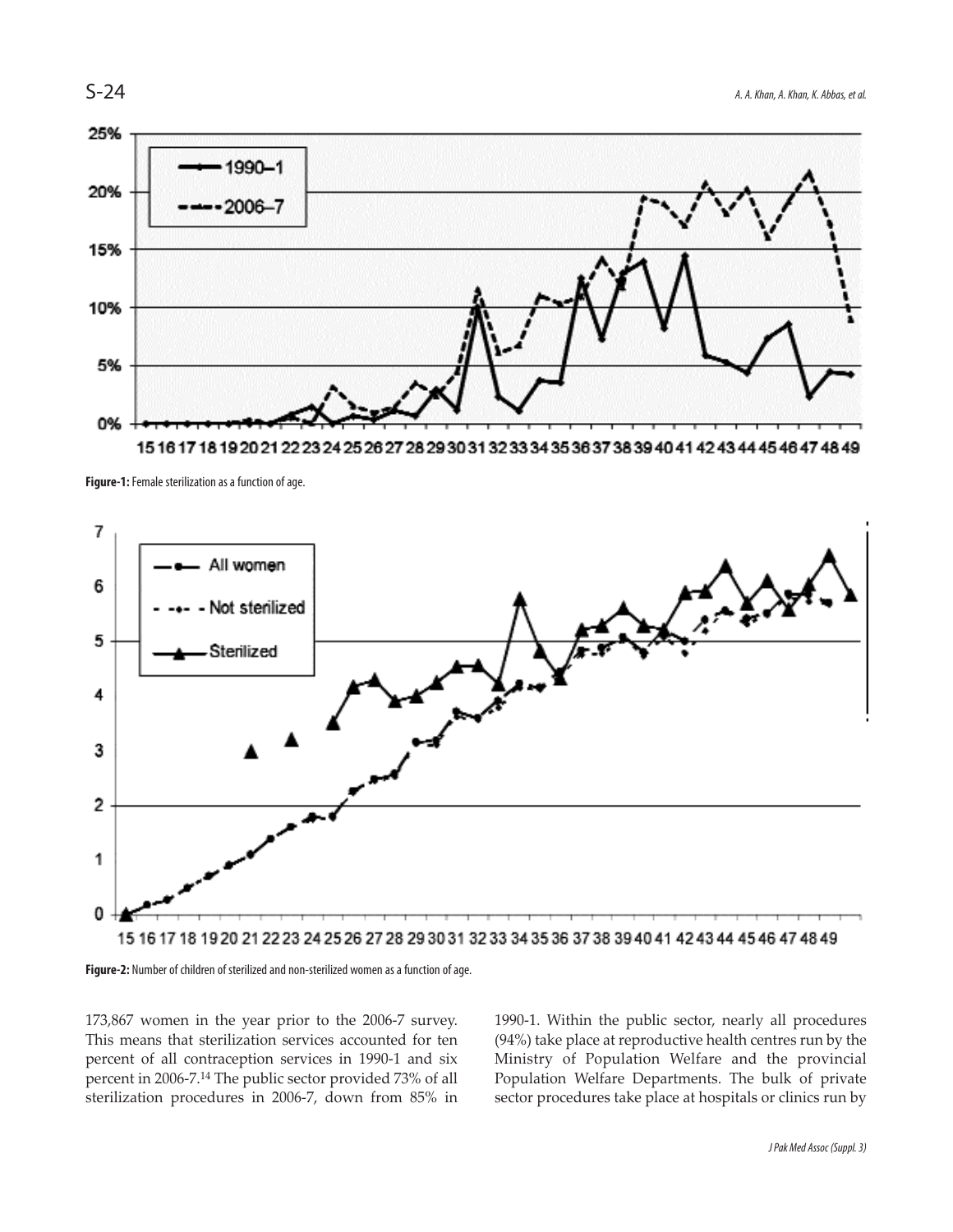#### NGOs or entrepreneurs (Table-4).

Regression models were developed for receiving sterilization. The model for receiving sterilization (Table-5) had an R2value of 0.227. It showed that the probability of sterilization increased with age and the number of children, and was higher for women who started families early, among urban residents and those who had heard of FP on the radio. There was no correlation with husbands' and wives' wealth or education, or with prior death of children.

### **Discussion**

Our findings confirm the popular notion that although female sterilization is the most common contraceptive method used in Pakistan, it occurs too late and after too many children to have any significant impact on family size. Sterilization is uncommon before the age of 30 (mean age= 39 years), compared to around 29 years in Latin America.9,10 These women have, on average, six children compared to 3.7 for unsterilized women.

Personal factors such as increasing age, increasing number of children, first birth occurring at an early age, and receiving FP messages, were associated with the probability of having sterilization. These observations suggest that sterilization represents a lack of access to FP information and services for many women who then turn to sterilization to limit their families, but not before they have had 2-3 children more than they had intended. In fact, women who undergo sterilization may have even lower access to information and services than most, as exemplified by the fact that at any age, they have more children than those who do not undergo sterilization (Figure-2).

Most general medical care and FP is provided by the private sector in Pakistan's mixed public-private healthcare system.15-17 Female sterilization services are mostly in the public sector and thus run contrary to this norm; both client and provider factors contribute to this phenomenon. Procedure costs are high for the client and may be prohibitive in private settings for most poor women unless they are absorbed by providers (as in the public sector). From the providers' perspective, public sector supply of commodities are inconsistent<sup>18</sup> and services are often available for only a few hours a day. Sterilizations are a one-off procedure that can work well with sporadic availability of personnel, services, and commodities, and are therefore well-suited to the public sector.

It is well known that a limited menu of FP choices and a limited availability of services lead to low contraception uptake and higher sterilization prevalence.<sup>9</sup> These factors are particularly important for Pakistan where condoms and sterilizations accounted for 69% of the modern method mix in 2006-7 and FP services reached only 12% of MWRA.1,19,20 While pills and intrauterine contraceptive devices (IUCDs) have been available, poor counselling and side effect mismanagement have fostered a lack of trust in these methods<sup>21</sup> and until recently, injectable contraceptives have never been properly introduced in the country. Globally, female sterilization is a crucial choice in the overall repertoire of available FP methods.<sup>2</sup> Even though it is a fertilitylimiting method, it is availed by younger women in some countries who recognize that they have completed their families.9,10 This recognition does not occur in Pakistan. Thus, while extremely common in Pakistan, sterilization occurs too late for most women to contribute significantly to the wellbeing of women, their families, and the national public health agenda.

A number of remedies can rectify this situation, but since no one major actor (such as the government) is the dominant provider of FP services, any proposed solution may take a long time to permeate and take hold. One clear step is to expand the overall range of choices that are available in Pakistan. The introduction, penetration, and diffusion of newer methods has been slow in Pakistan, although this may be changing. Since the 2006- 7 PDHS, a number of public, private, and NGO initiatives have promoted methods such as IUCDs and injections. A newer and cheaper version of Levonorgestrel implants has recently been registered and marketed, and the government's very large lady health worker (LHW) programme has included three-month injectable contraceptives in their repertoire. The variety and sources of condoms and pills has also increased.

A more important development is the increasing involvement of NGOs in FP services and it is possible that in the past 2-3 years, NGOs now serve more women than the public sector does.<sup>22</sup> This is important because these NGOs provide a comprehensive method mix and combine service delivery with demand creation and outreach. There is a clear need to address different service delivery models including contracting-in or performance-based financing, contracting-out, the use of non-physician providers at facilities, and the use of social entrepreneurship to provide contraception in remote locations. Some of this may already be happening as pilots of vouchers, community-based distribution, and contracting-out are underway at scales that include several districts or even entire provinces.

Finally, there are approximately 3.5 million women with